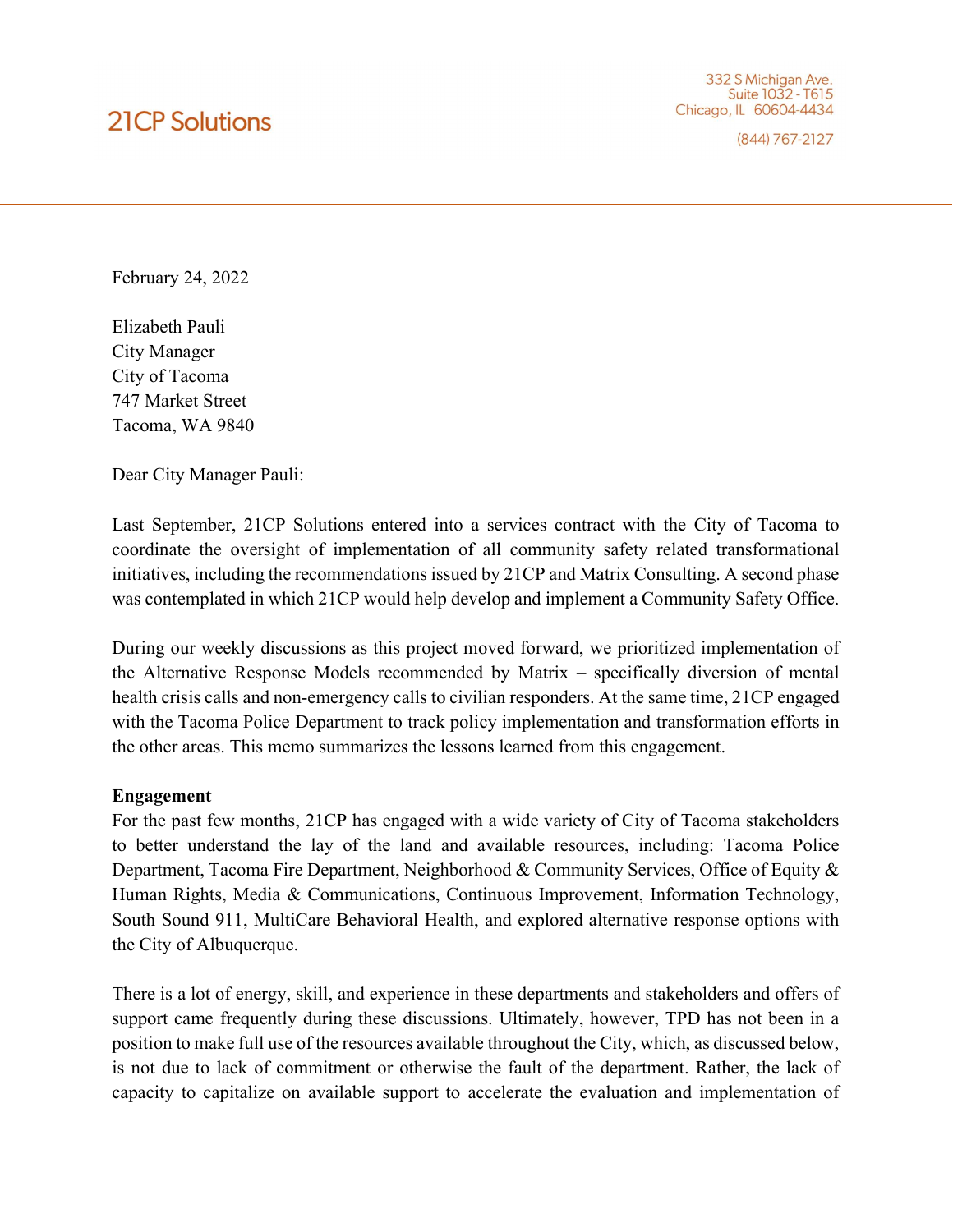recommendations is due to the volume of recommendation and significant resource issues including staff vacancy levels, leadership transitions and long-standing gaps in administrative structures.

## Tacoma Police Department

TPD was very responsive to our efforts and welcoming, as was every city employee we engaged with. There were several members of Chief Ake's staff that are clearly trying to drive transformation with the help of Continuous Improvement (CI). CI developed a sophisticated visualization of the changes mandated by state law, local law, and the recommendations from 21CP and Matrix. Simply put, the magnitude of these changes is overwhelming.

This magnitude of change is coming at a time when TPD is undergoing a major transition with the arrival of a new Chief and the need to replace several other positions within Command Staff. At the same time, the department is experiencing high levels of vacancy while responding to increased levels of crime and calls for service. With these factors, the department is not well positioned to drive such monumental change. Similarly, the administrative structures within the department to support transformation are underdeveloped. The 21CP recommendation to hire a Chief Operating Officer to drive strategic change should be prioritized, so that the incoming Chief has the necessary professional support. Under the COO, strong administrative and project management structures should be created – the department needs a team of "doers" to move the department forward. As set forth in the original 21CP report:

They often face challenges related to budgets, human resources, technology, and general management. Many activities of a police organization, although supporting the overall mission of the agency, are not directly related to law enforcement but, instead, are focused on managing and administering a large organization that performs a variety of disparate functions. Consequently, many positions in a police department do not require a police commission, and many benefit strongly from traditionally civilian skill sets with expertise in organizational management. Individuals with management backgrounds in other settings can bring additional skills, fresh perspectives, and new ideas in a way that can energize and enrich police organizations.<sup>1</sup>

The lack of capacity frustrated work over the last several months. This is offered as an observation, not a criticism, because it is not the fault of the department that it does not have the structures needed to complete work not typically undertaken by police departments. CI is certainly capable of supporting change, but the department needs to be able to resource and lead the effort to ensure business needs are met and to own its vision for the future.

<sup>&</sup>lt;sup>1</sup> 21CP Solutions, Recommendations for the Tacoma Police Department, Recommendation No. 38 at 103.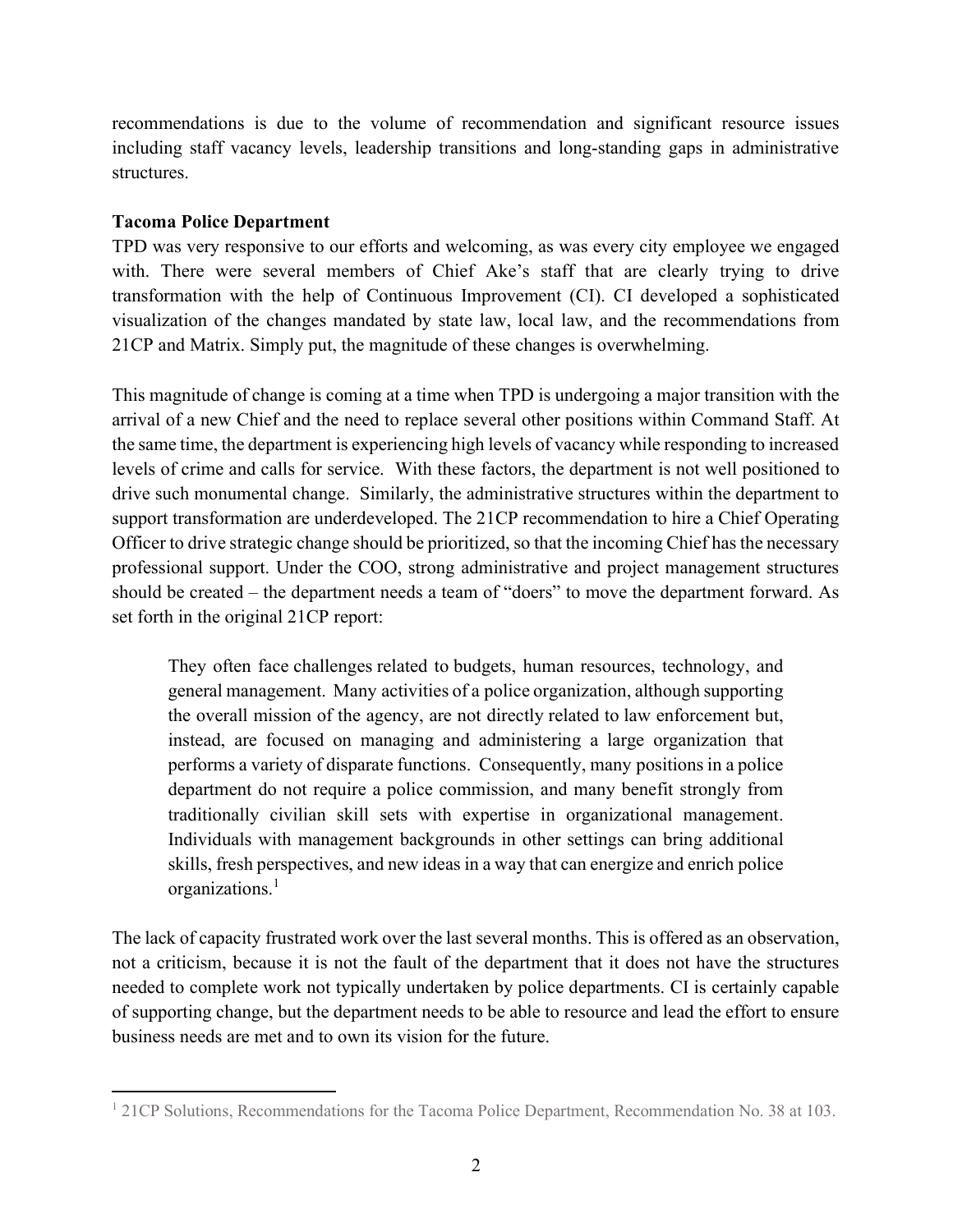## Mental Health Calls

Specifically, for mental health calls Matrix recommends a co-responder model that incorporates a crisis intervention worker or clinician, a civilian responder similar to the Community Service Officer model discussed below, and an EMT trained responder.<sup>2</sup> The overlaps in these roles may not §require three separate people as long as the functions were covered.<sup>3</sup>

However, Matrix noted that based on data from similar mental health alternative response models, such as CAHOOTs in Eugene, Oregon, "diverting these types of calls to civilian response does not entirely remove the need for police presence at these events."<sup>4</sup> Matrix estimated that 23% of calls among possible call types could be diverted to civilian mental health crisis response.<sup>5</sup> Matrix cautioned that:

In an alternative model where the team is organized outside of the police department, there may be greater challenges in filling the positions. The perception and reality of safety issues posed by responding to individuals experiencing mental health crisis would likely be of concern to many clinicians that consider applying to the role, particularly if they are not paired up with an officer.<sup>6</sup>

Pierce County has authorized MultiCare Behavioral Health to be the provider responsible for training and hiring Designated Crisis Responders (DCRs), who have the ability to recommend involuntary commitment under the Involuntary Treatment Act (ITA). TPD has a contract with MultiCare to supply DCRs for the current police-DCR co-responder program, but at present only provides one DCR. 21CP approached MultiCare to see assess two options for mental health call response. First, how quickly the current program could be scaled up to meet the high level of need for this service while other options are explored and implemented, and second, what options are available in our region for a different co-responder model or alternative response.

As to the stop-gap proposal of hiring additional DCRs to support Tacoma' current model, we learned that this would be very difficult and we were told that perhaps one additional DCR could be provided in 2022. As to an alternate response model, we were advised that there was almost no

or.gov/DocumentCenter/View/56717/CAHOOTS-Program-Analysis).

<sup>2</sup> Tacoma Alternative Response Report, Matrix Consulting Group (May 21, 2021) at 27.

 $3$  Id.

 $4$  Id. at 25.

<sup>&</sup>lt;sup>5</sup> 21CP did not conduct a service analysis on the data or estimate of how many calls could be diverted, but notes that an analysis of similar models in Denver found possible diversion of 2.8% of the total 911 call load (https://wp-denverite.s3.amazonaws.com/wp-

content/uploads/sites/4/2021/02/STAR\_Pilot\_6\_Month\_Evaluation\_FINAL-REPORT.pdf) and an analysis of the CAHOOTS program found potential diversion rates of 5-8% for calls that police normally respond to, but importantly identified that the program was not only responding to traditional police calls, but actually filling a previously unfulfilled area of service (https://www.eugene-

<sup>6</sup> Alternative Response Report at 26.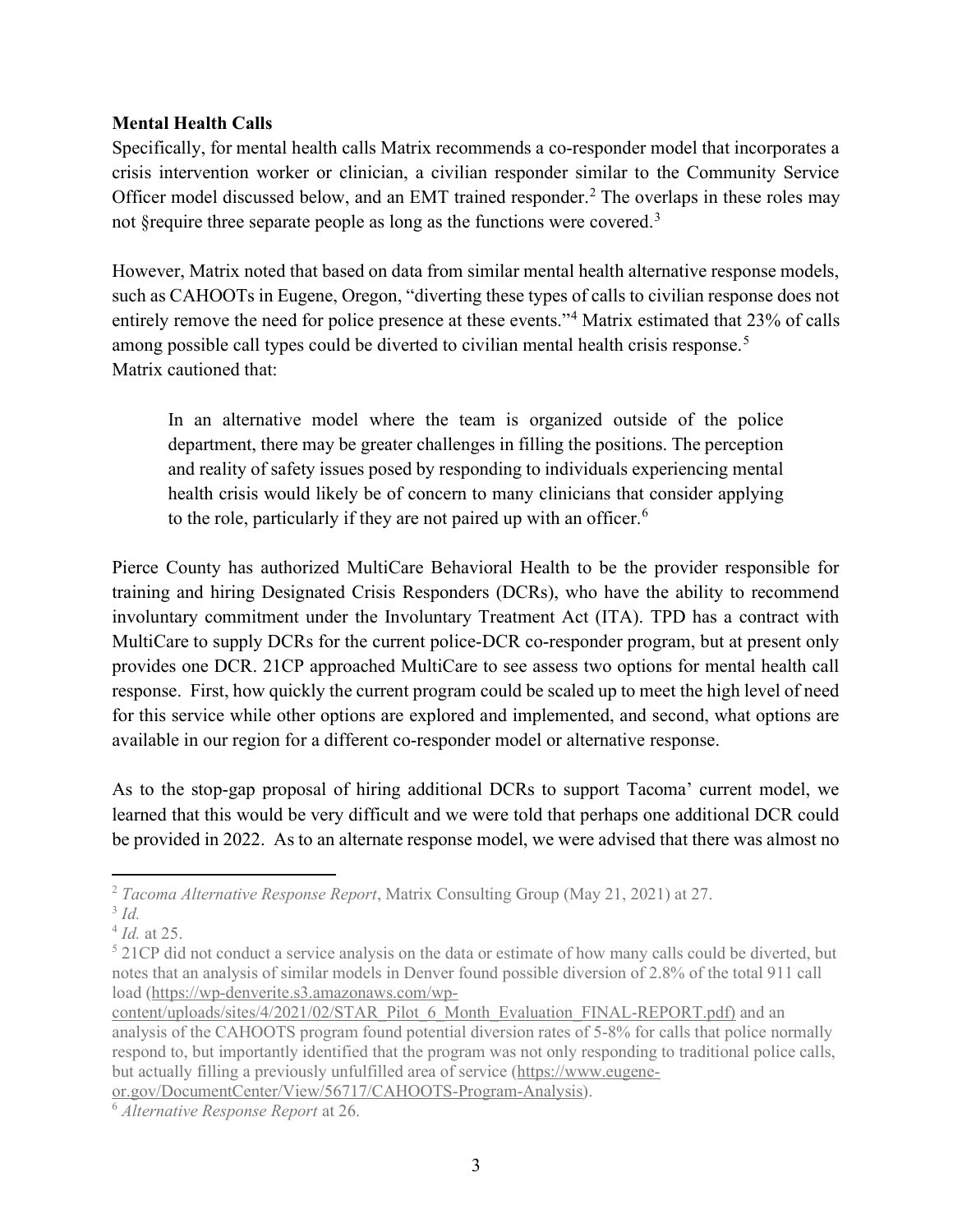possibility that a DCR would be willing to deploy without police support in the current context. This confirms what Matrix cautioned and suggests that Tacoma may not be able, at this time, to implement an alternate response model with DCR support that does not include police support. A revised approach may be a expansion of the co-responder model with police, but deemphasizing police as primary on such calls. However, as mentioned above, this option will be impacted by the overall limitations on availability of DCRs.

Some jurisdictions opt for the "one size doesn't fit all" approach and provide a suite of services intended to provide the most support for the most people. This year, the City of Albuquerque's Community Safety Department launched a multi-tiered response that includes a co-responder model (mobile crisis response with clinicians and police), Behavioral Health Responders who "respond in person or by phone to requests for assistance with individuals experiencing issues with mental and behavioral health, inebriation, homelessness, addiction, chronic mental illness as well as other issues;" Community Responders who "respond to minor injuries or incapacitation, abandoned vehicles, non-injury accidents, needle pickups, or other calls for service in the community," and a Street Outreach and Resource Coordination Team to respond to and coordinate services for persons experiencing homelessness.<sup>7</sup> Albuquerque chose not to contract these services, but instead created a new department of Community Safety and directly hired employees to do this work. Initially 56 staff were hired at a cost of \$7.5M, but the City intends to scale this project to 200 staff by end of  $2022<sup>8</sup>$ 

While it is not necessary that all crisis responders have the ability to recommend involuntary commitment under the ITA, 21CP was unable to identify the availability of any resources to fulfill the role of civilian mental health response. Therefore, while the move to alternative mental health response should be done with a bias for action, the City should issue an RFP to identify a provider or providers that can supply resources for mental health response.

It is worth noting, however, that traditional RFP processes can disadvantage the very community organizations that should be responding to this inquiry – those that provide community-based, culturally competent resources, but may not be structured with the administrative systems to jump through City bureaucratic requirements. As such, while moving forward, the City should prioritize outreach to culturally competent organizations and facilitate the RFP process to ensure access to the process. Priority should be given to Minority or Women Owned Businesses or organizations with experience with BIPOC communities and the City should build such experience into the requirements of the RFP itself.

<sup>7</sup> https://www.cabq.gov/acs/our-response

<sup>8</sup> 10/28/21 interview with Joshua Reeves.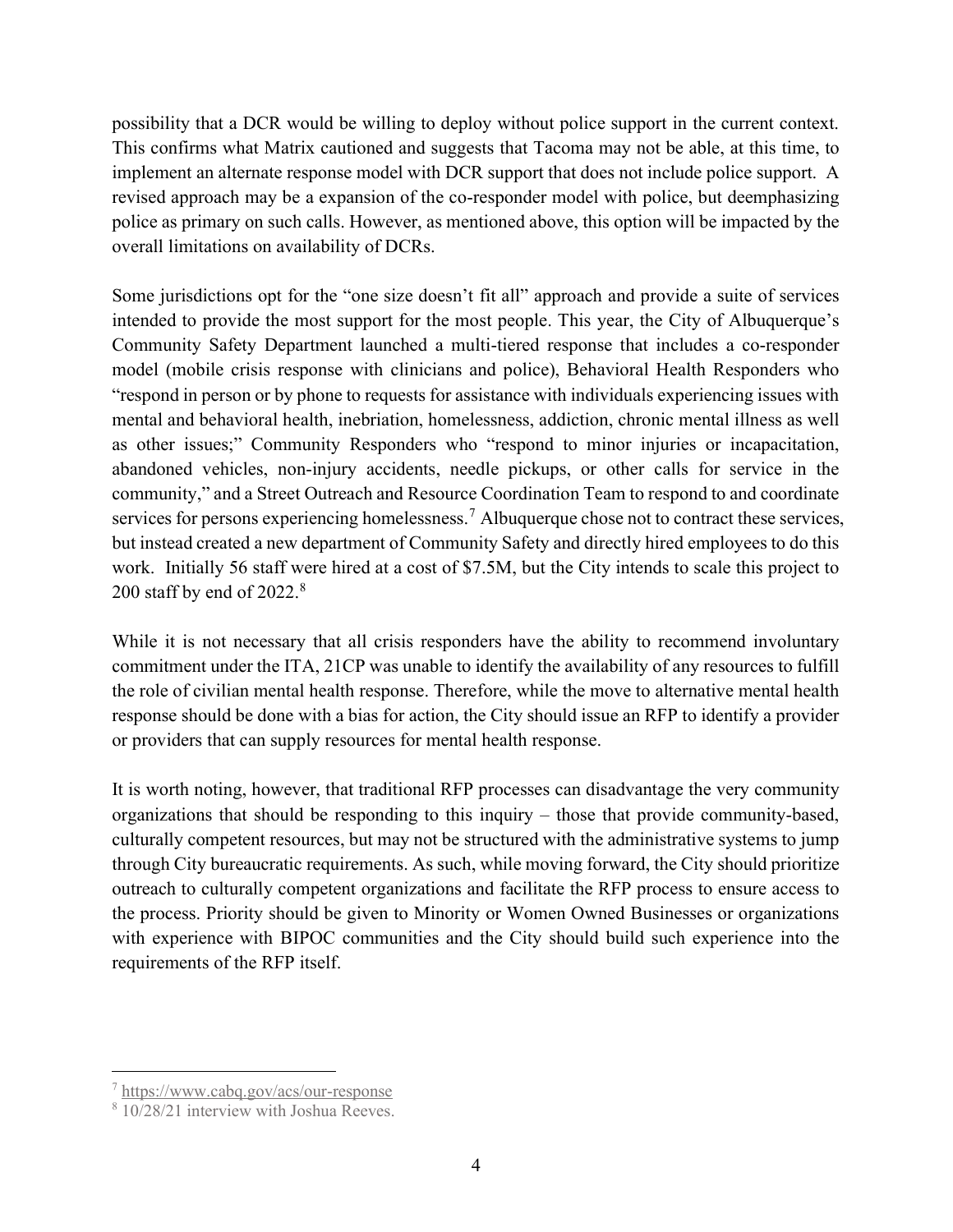#### South Sound 911 Integration

21CP met twice with representatives of South Sound 911, including Executive Director Deborah Grady, to discuss call handling for alternative response models. At the outset, South Sound 911 (SS911) expressed a strong interest in housing a mental health provider at the call-center and was open to a pilot with the City of Tacoma. This would allow calls to be diverted to a mental health resource immediately, which for some calls could completely obviate the need to ever dispatch first responders of any kind by directly connecting callers with services.

Importantly, South Sound 911 is a regional 911 dispatch center that serves 19 law enforcement agencies, including Tacoma, and 17 fire service agencies. The Tacoma Fire Department operates its own communications center (and coordinates service to surrounding cities such as Fife, Fircrest, and Ruston). As South Sound 911 is not city-operated, there is some loss of control over operations. Additionally, TPD uses the records management system (RMS) provided by South Sound 911 for data entry and records management. While this helps provide integration between the Computer Aided Dispatch (CAD) system and the RMS, it does potentially limit the data fields available to TPD to gather additional and more robust data. For example, the current co-responder model is not integrated into CAD and South Sound 911 does not have data on TPD's current coresponder model, in which a mental health provider is dispatched with an officer. This is not necessarily due to any system limitations and could simply be because those resources were never added to the system.

South Sound 911 has agency specific protocols, which they already employ to connect callers to appropriate resources. For example, for the City of Tacoma, South Sound 911 routs categories of calls, such as noise complaints, to the 311 system rather than deploying an officer or other first responder. As such, South Sound 911 indicated that they have the capacity to connect to other resources and implementation of CSO dispatching would "not be a stretch."

South Sound 911 indicated that a CAD/RMS replacement was on their roadmap and as Tacoma develops its alternative response model, responses to persons in crisis, and upgrades the stops and detentions, use of force, and other officer activity reporting requirements, the City should work with South Sound 911 to ensure that the developing systems can accommodate Tacoma's needs. South Sound 911 expressed a willingness to collaborate and acknowledged that other jurisdictions are considering alternative or multi-disciplinary response options.

#### Crisis Intervention Committee

During our discussions, we considered whether a Crisis Intervention Committee could help identify resources for mental health response in Tacoma. Several jurisdictions have benefited from the creation of a multi-disciplinary and interagency advisory committee composed of regional mental and behavioral health experts, social service providers, clinicians, community advocates,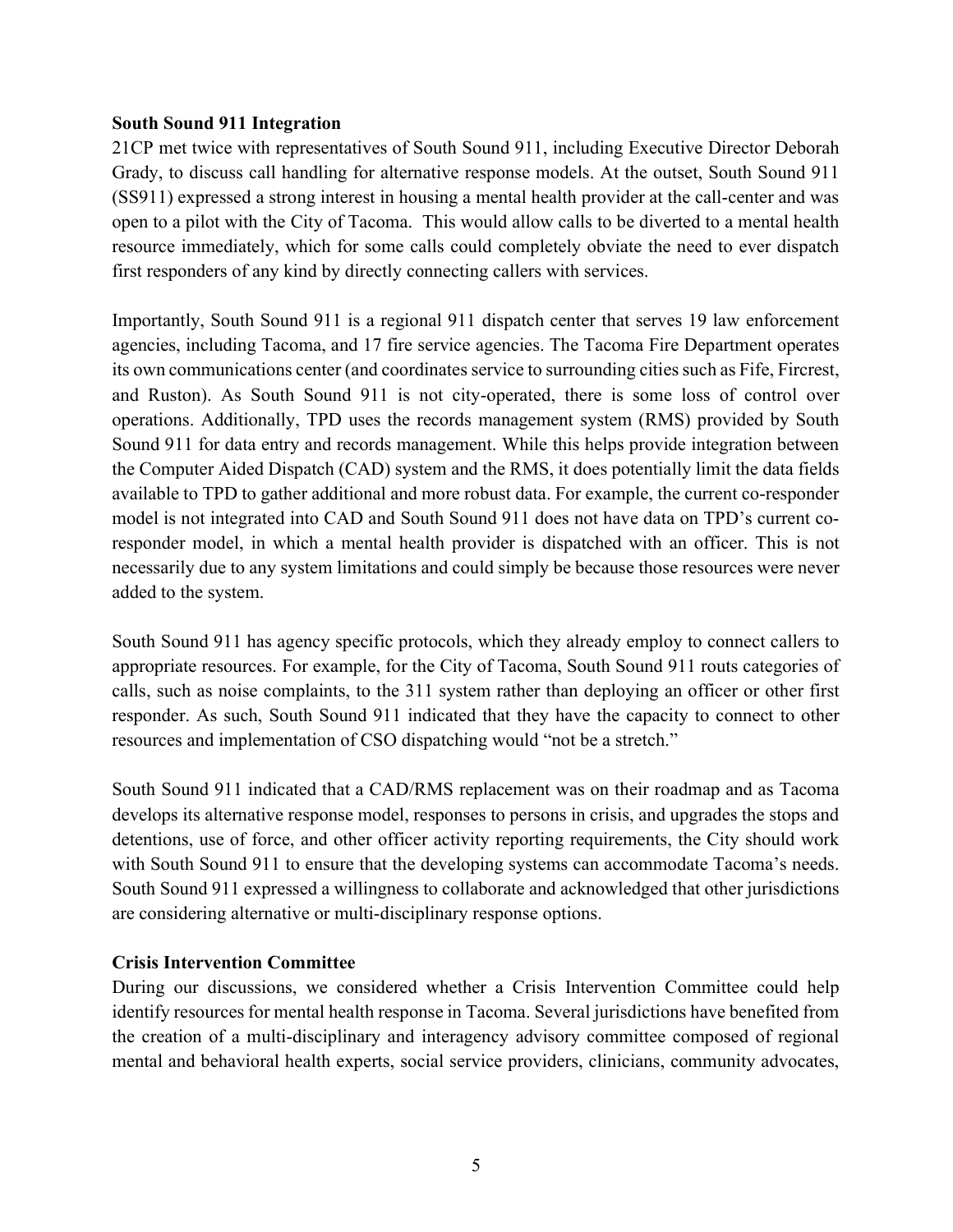academics, other law enforcement agencies, the judiciary, and other stakeholders in the mental health/crisis areas, to coordinate efforts to address these regional issues.<sup>9</sup> As set forth in the Seattle Police Manual:

The purpose of the CIC is to build an effective regional crisis incident response built upon best practices, innovation and experience. The CIC works in cooperation with the Department to make sure that crisis intervention training and policies are consistent with legal standards, best practices and community expectations. The intent is to include representatives of entities that can assist the Department in achieving the purpose of the CIC. These entities will come from several categories: city and county government (including law enforcement agencies and line patrol officers), mental health professionals and advocates, academia, and others deemed appropriate.<sup>10</sup>

A caution here – this committee should include those who best understand the detailed working of social support systems and are in the best position to inform processes based on what will work in practice. While there should always be room for vision, this committee must be practical and not solely ideological.

Also, the committee does not need to be led or sponsored by the police department – in fact, many community perspectives would reject that idea – but it does need to include the police department. But this concept could be advanced at the City level. This is designed as a group to work collaboratively with the police department, fire department and other informed stakeholders to design the most effective crisis response plan and then to continually refine that approach.

Primary responsibilities of this committee should be:

- Work with the City to design and maintain the spectrum of response options for persons in crisis
- Develop and maintain a resource map of available options to refer individuals in crisis
- Enhance community connections with advocates and social service professionals, as well as provide for a seamless system of care for persons in crisis
- Review and validate the Department's CIT training

While this concept runs the risk of simply adding one more task to an already overwhelmed transformation structure, it can also provide the foundation to identify and include resources that

<sup>&</sup>lt;sup>9</sup> https://www.adamhscc.org/about-us/current-initiatives/task-forces-and-coalitions/mental-healthresponse-advisory-committee-mhrac;

<sup>&</sup>lt;sup>10</sup> https://www.seattle.gov/police-manual/title-16---patrol-operations/16110---crisis-intervention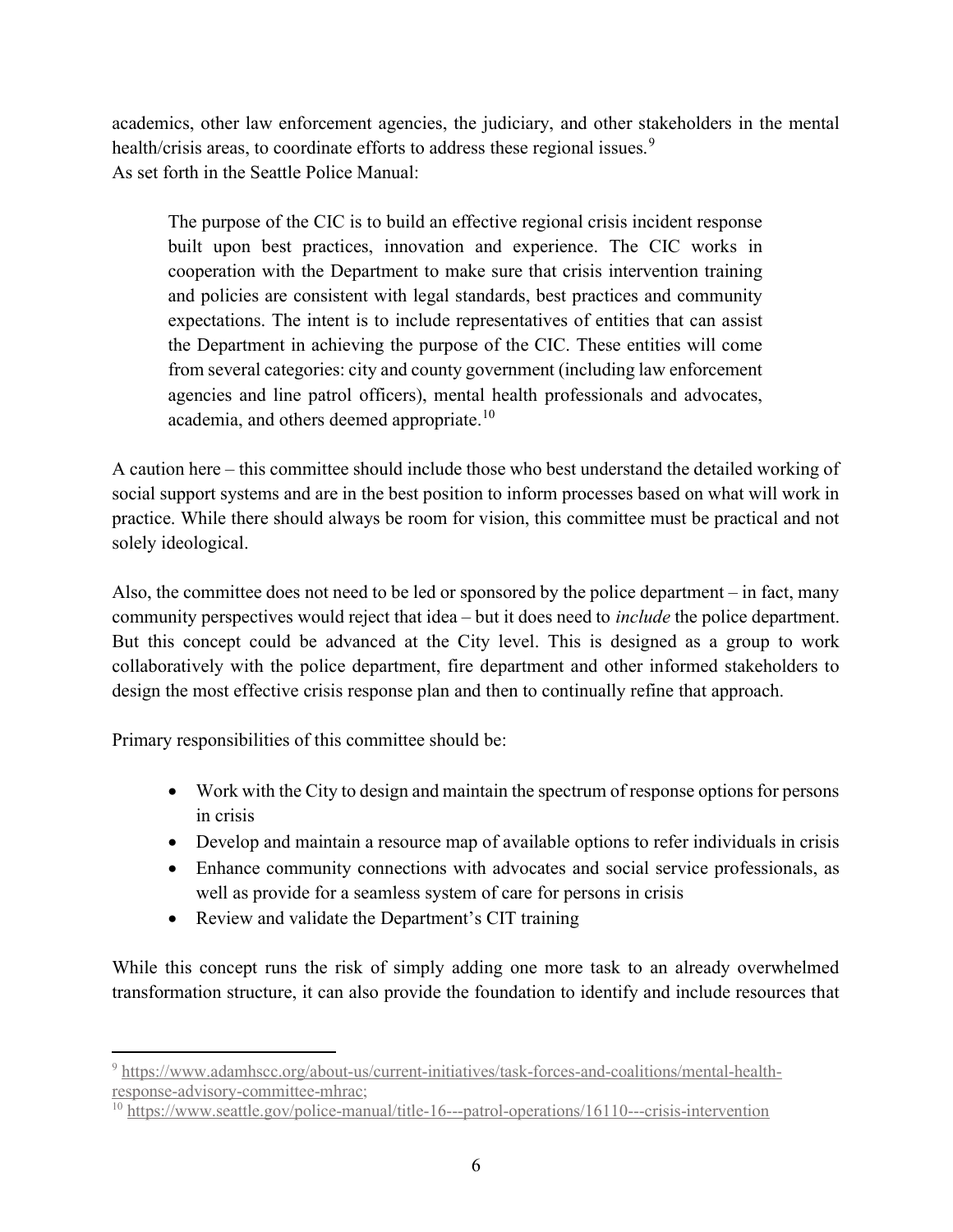can help the development of many of the other recommendations, including many in the Matrix Alternative Response Report.

# Community Service Officers

Matrix recommended creation of a Community Service Officer program of 11 employees, predicting that 12.3% of calls for service could be diverted from sworn officers.<sup>11</sup> As discussed previously, 21CP anticipates that the overall diversion would be lower, but that previously unserved needs would be addressed. This would greatly help Tacoma, for example alleviating the reported the need to close library bathrooms due to the daily accumulation of needles. Needle pickup and disposal could easily be completed by CSOs.

Implementation of this recommendation is not solely dependent on the police department resources and is underway with efforts around planning, class comparisons, bargaining with affected unions, budgeting, etc. Ultimately, as a deployable resource, the CSOs should be sourced in the police department, which will make technological and logistical integration much more feasible. For example, sharing of criminal justice information is far more feasible intra-department. This continuity will help operations, as noted by Matrix:

CSOs would still be operationally interacting with police officers across virtually every facet of their job – Radio traffic, such as when triaging response – Handling or coordinating the handling of evidence – Using the same CAD/RMS system – Calling for backup should it be needed.<sup>12</sup>

Attached to this memo is a proposed job description for this class of employee.

# Policy Development

TPD has outsourced the policy recommendations made by 21CP, as well as state mandated legal changes, to Lexipol. Lexipol is a private subscription company that provides "a full library of customizable, state-specific law enforcement policies that are updated in response to new state and federal laws and court decisions." The advantage to such a service is regular updates based on changing laws at the state and federal level, which can help jurisdictions that lack internal policy development resources to keep current on policy. This service, combined with CALEA (TPD is accredited) undoubtedly focuses the department on developing and maintaining policies. Additionally, when other regional agencies subscribe to the service, as is the case here, mutual aid engagements and cooperation between agencies are improved due to the common operational polices.

<sup>&</sup>lt;sup>11</sup> Alternative Response Report at 44.

 $12$  *Id.* at 45.